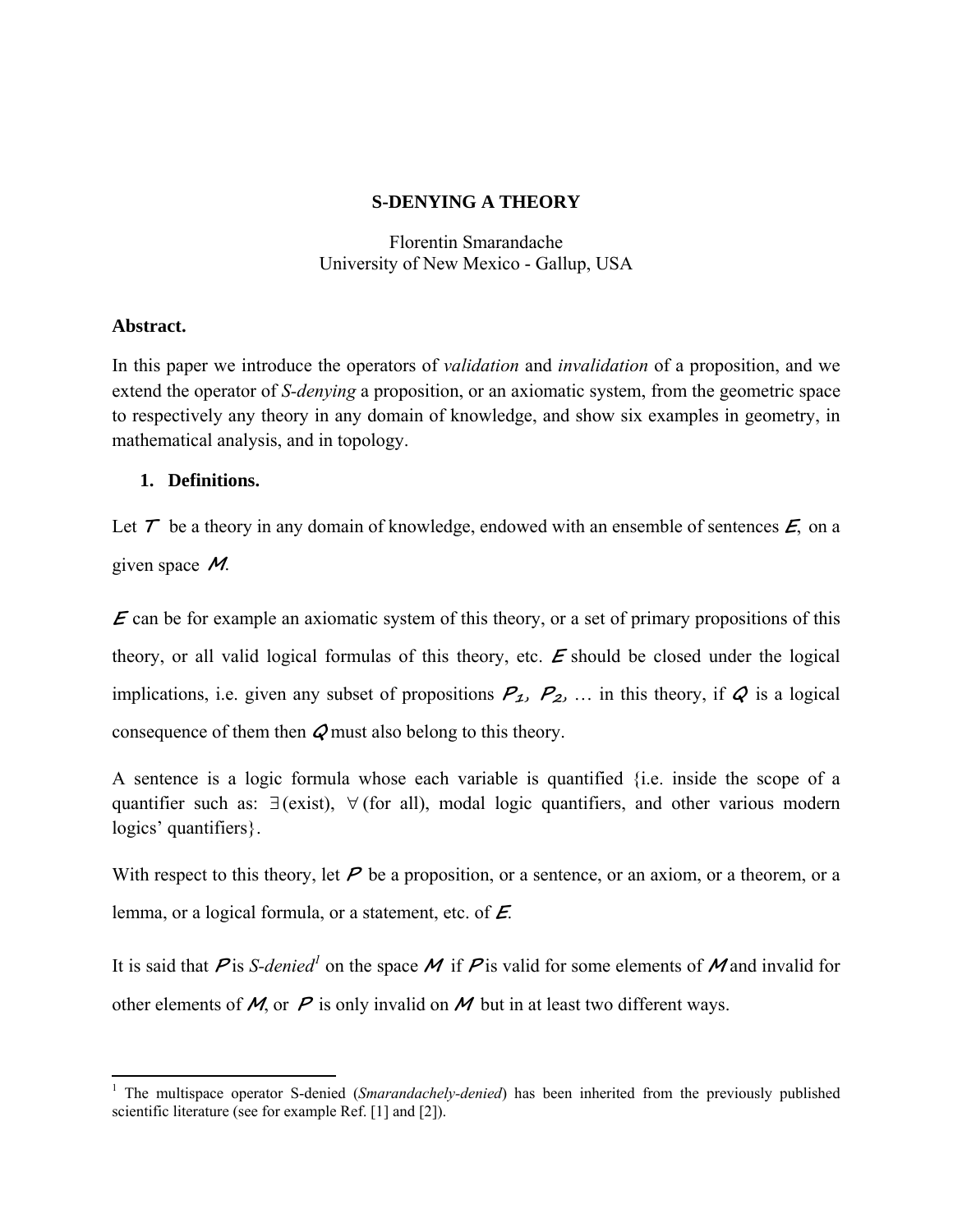An ensemble of sentences **E** is considered *S-denied* if at least one of its propositions is *S-denied*.

And a theory **T** is *S-denied* if its ensemble of sentences is *S-denied*, which is equivalent to at least one of its propositions being *S-denied*.

The proposition  $P$  is partially or totally denied/negated on  $M$ . The proposition  $P$  can be simultaneously validated in one way and invalidated in (finitely or infinitely) many different ways on the same space  $M$ , or only invalidated in (finitely or infinitely) many different ways.

The invalidation can be done in many different ways.

For example the statement  $A = x \neq 5$ " can be invalidated as  $x = 5$ " (total negation), but "x  $\in$  {5}, 6}" (partial negation).

(Use a notation for *S-denying*, for invalidating in a way, for invalidating in another way a different notation; consider it as an operator: neutrosophic operator? A notation for invalidation as well.)

But the statement  $\mathbf{B} = "x > 3"$  can be invalidated in many ways, such as " $x \leq 3"$ , or " $x = 3"$ , or " $x < 3$ ", or " $x = -7$ ", or " $x = 2$ ", etc. A negation is an invalidation, but not reciprocally – since an invalidation signifies a (partial or total) degree of negation, so invalidation may not necessarily be a complete negation. The negation of  $\mathcal{B}$  is  $-\mathcal{B}$  = " $x \leq 3$ ", while " $x = -7$ " is a partial negation (therefore an invalidation) of **B**.

Also, the statement  $C =$  "John's car is blue and Steve's car is red" can be invalidated in many ways, as: "John's car is yellow and Steve's car is red", or "John's car is blue and Steve's car is black", or "John's car is white and Steve's car is orange", or "John's car is not blue and Steve's car is not red", or "John's car is not blue and Steve's car is red", etc.

Therefore, we can *S-deny* a theory in finitely or infinitely many ways, giving birth to many partially or totally denied versions/deviations/alternatives theories:  $\mathcal{T}_1$ ,  $\mathcal{T}_2$ ,  $\ldots$ . These new

theories represent degrees of negations of the original theory **T**.

Some of them could be useful in future development of sciences.

Why do we study such *S-denying* operator? Because our reality is heterogeneous, composed of a multitude of spaces, each space with different structures. Therefore, in one space a statement may be valid, in another space it may be invalid, and invalidation can be done in various ways.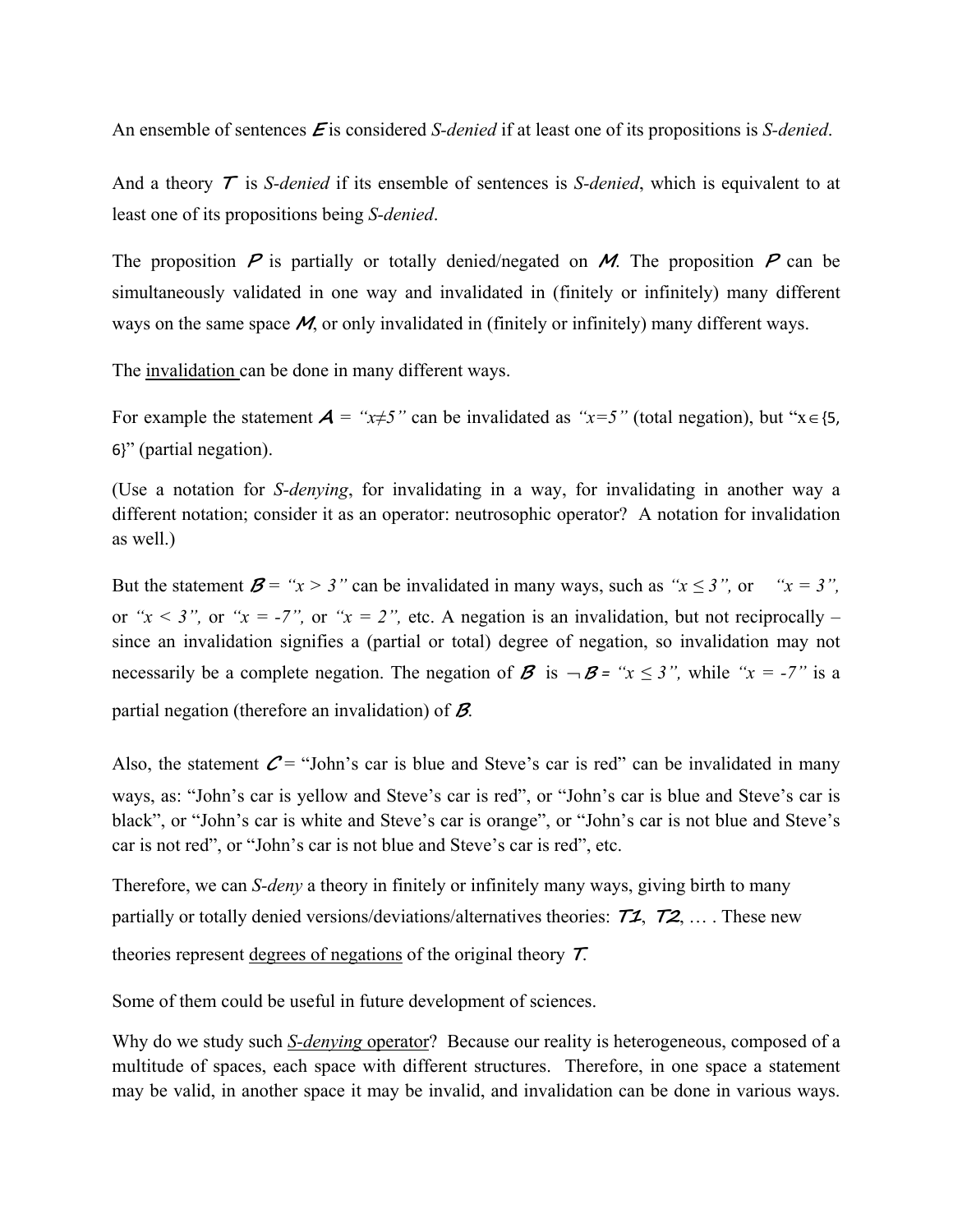Or a proposition may be false in one space and true in another space or we may have a degree of truth and a degree of falsehood and a degree of indeterminacy. Yet, we live in this mosaic of distinct (even opposite structured) spaces put together.

*S-denying* involved the creation of the multi-space in geometry and of the *S-geometries* (1969).

It was spelt *multi-space*, or *multispace*, of *S-multispace*, or *mu-space*, and similarly for its: *multistructure*, or *multistructure*, or *S-multistructure*, or *mu-structure.* 

## 2. **Notations.**

Let  $\langle A \rangle$  be a statement (or proposition, axiom, theorem, etc.).

a) For the classical Boolean logic *negation* we use the same notation. The negation of <A>

is noted by  $\neg A$  and  $\neg A = \langle \text{non} A \rangle$ .

An *invalidation* of  $\langle A \rangle$  is noted by  $\mathbf{i}(\mathbf{A})$ , while a *validation* of  $\langle A \rangle$  is noted by  $\mathbf{v}(\mathbf{A})$ :

$$
i(A) \subseteq 2^{} \setminus \{ \emptyset \} \text{ and } v(A) \subseteq 2^{} \setminus \{ \emptyset \}
$$

where  $2^X$  means the power-set of *X*, or all subsets of *X*.

All possible invalidations of  $\langle A \rangle$  form a set of invalidations, notated by  $\mathcal{U}(A)$ . Similarly for all possible validations of  $\langle A \rangle$  that form a set of validations, and noted by  $V(A)$ .

**b**) *S-denying* of  $\langle A \rangle$  is noted by  $S_{\neg}(\overline{A})$ . S-denying of  $\langle A \rangle$  means some validations of  $\langle A \rangle$  together with some invalidations of  $\langle A \rangle$  in the same space, or only invalidations of <A> in the same space but in many ways.

Therefore,  $S_{\neg}(\mathcal{A}) \subseteq V(\mathcal{A}) \cup I(\mathcal{A})$  or  $S_{\neg}(\mathcal{A}) \subseteq I(\mathcal{A})^k$ , for  $k \geq 2$ .

- 3. **Examples.** Let's see some models of *S-denying*, three in a geometrical space, and other three in mathematical analysis (calculus) and topology.
- 3.1. The first *S-denying* model was constructed in 1969. This section is a compilation of ideas from paper [1].

An axiom is said *Smarandachely denied* if the axiom behaves in at least two different ways within the same space (i.e., validated and invalided, or only invalidated but in multiple distinct ways).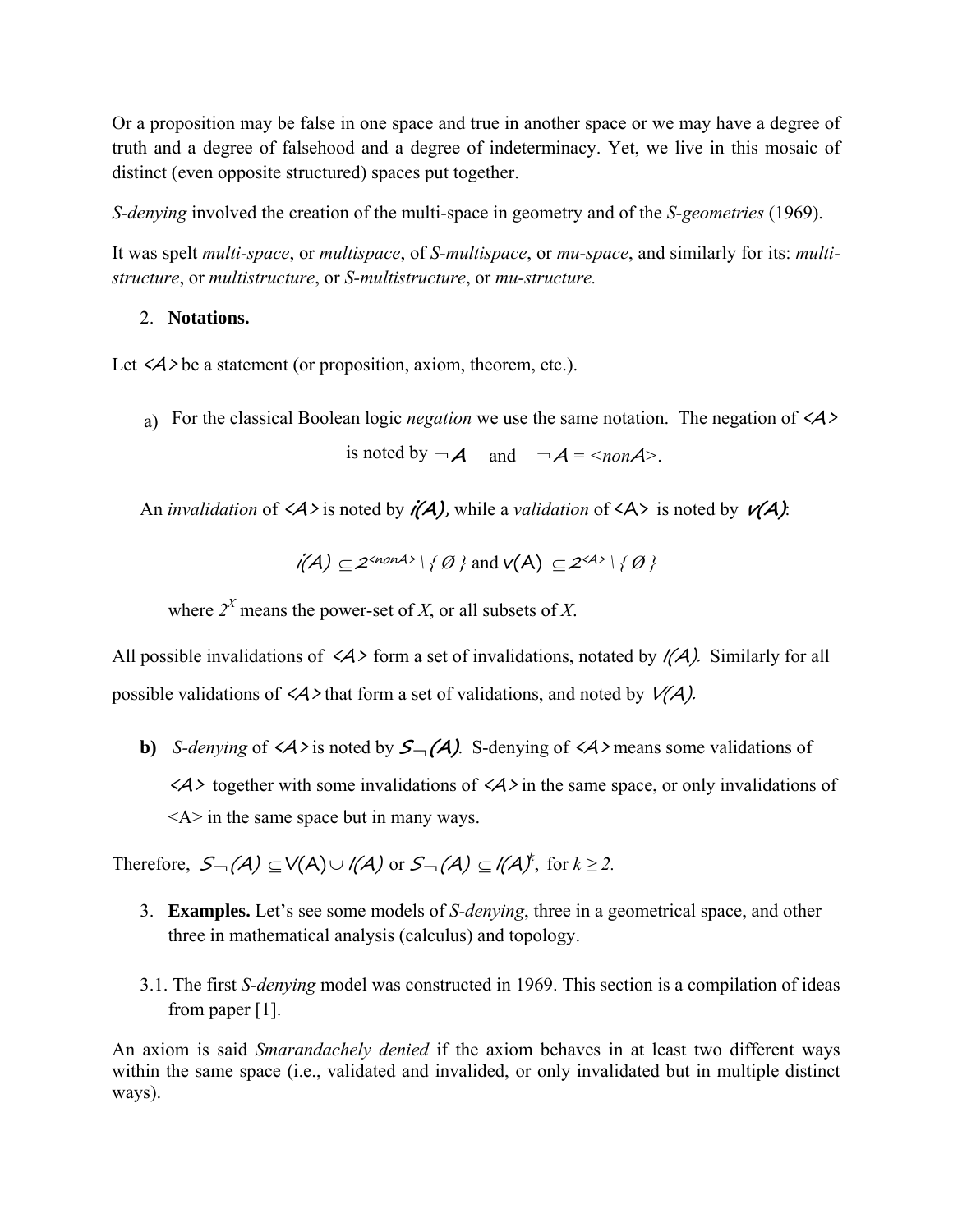A *Smarandache Geometry* [SG] is a geometry which has at least one Smarandachely denied axiom.

Let's note any point, line, plane, space, triangle, etc. in such geometry by s-point, s-line, s-plane, s-space, s-triangle respectively in order to distinguish them from other geometries.

Why these hybrid geometries? Because in reality there does not exist isolated homogeneous spaces, but a mixture of them, interconnected, and each having a different structure.

These geometries are becoming very important now since they combine many spaces into one, because our world is not formed by perfect homogeneous spaces as in pure mathematics, but by non-homogeneous spaces. Also, SG introduce the degree of negation in geometry for the first time [for example an axiom is denied 40% and accepted 60% of the space] that's why they can become revolutionary in science and it thanks to the idea of partial denying/accepting of axioms/propositions in a space (making multi-spaces, i.e. a space formed by combination of many different other spaces), as in fuzzy logic the degree of truth (40% false and 60% true).

They are starting to have applications in physics and engineering because of dealing with nonhomogeneous spaces.

The first model of S-denying and of SG was the following:

The axiom that through a point exterior to a given line there is only one parallel passing through it [Euclid's Fifth Postulate], was S-denied by having in the same space: no parallel, one parallel only, and many parallels.

In the Euclidean geometry, also called parabolic geometry, the fifth Euclidean postulate that there is only one parallel to a given line passing through an exterior point, is kept or validated.

In the Lobachevsky-Bolyai-Gauss geometry, called hyperbolic geometry, this fifth Euclidean postulate is invalidated in the following way: there are infinitely many lines parallels to a given line passing through an exterior point.

While in the Riemannian geometry, called elliptic geometry, the fifth Euclidean postulate is also invalidated as follows: there is no parallel to a given line passing through an exterior point.

Thus, as a particular case, Euclidean, Lobachevsky-Bolyai-Gauss, and Riemannian geometries may be united altogether, in the same space, by some SG's. These last geometries can be partially Euclidean and partially Non-Euclidean simultaneously.

## 3.2.**Geometric Model (particular case of SG).**

Suppose we have a rectangle *ABCD*.



*Fig. 1.*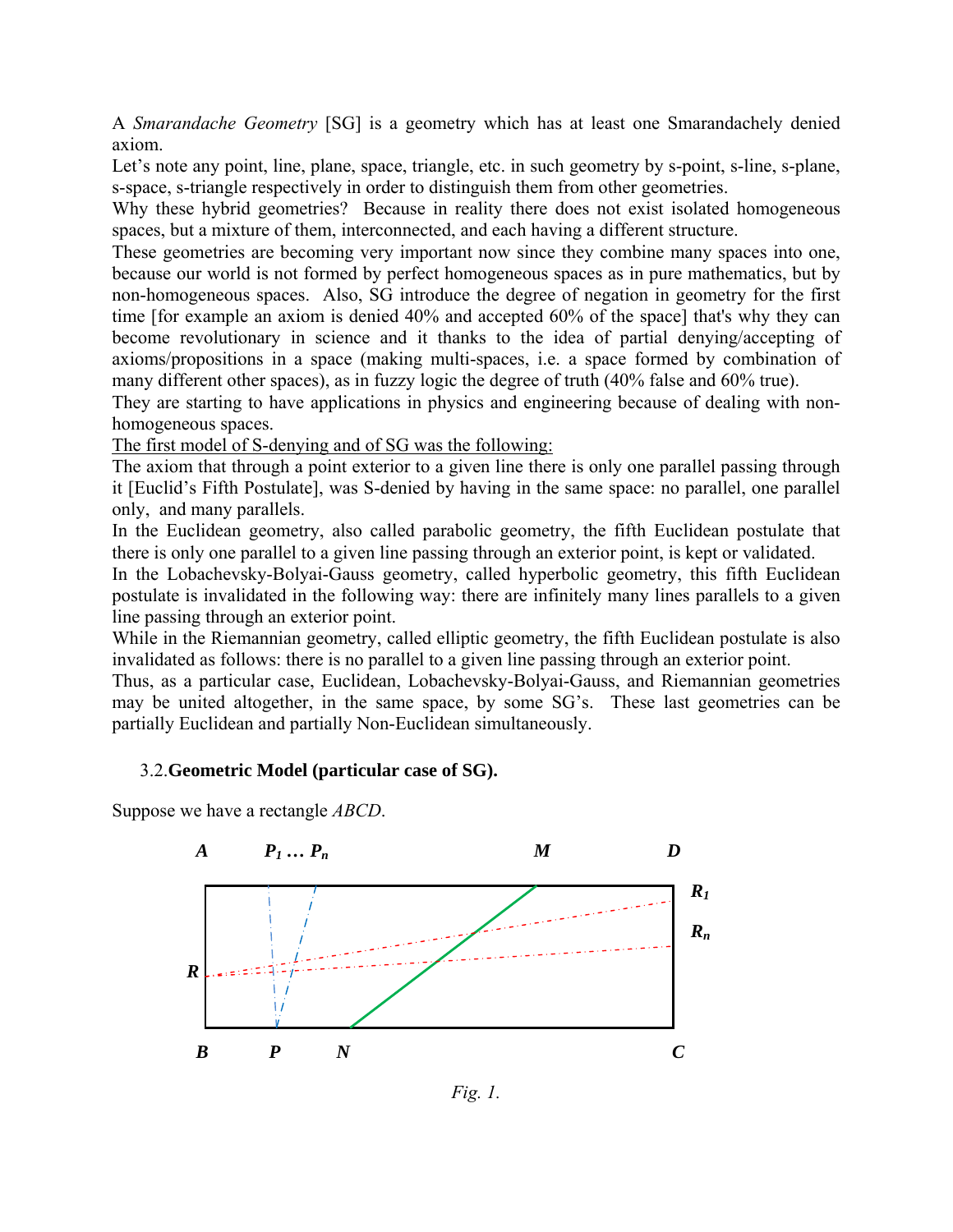In this model we define as: *Point* = any point inside or on the sides of this rectangle; *Line* = a segment of line that connects two points of opposite sides of the rectangle; *Parallel lines* = lines that do not have any common point (do not intersect); *Concurrent lines* = lines that have a common point.

Let's take the line *MN*, where *M* lies on side *AD* and *N* on side *BC* as in the above *Fig. 1*. Let *P*  be a point on side *BC,* and *R* a point on side *AB*.

Through *P* there are passing infinitely many parallels  $(PP_1, ..., PP_n, ...)$  to the line *MN*, but through *R* there is no parallel to the line *MN* (the lines  $RR_1$ , ...,  $RR_n$  cut line *MN*). Therefore, the Fifth Postulate of Euclid (that though a point exterior to a line, in a given plane, there is only one parallel to that line) in *S-denied* on the space of the rectangle *ABCD* since it is invalidated in two distinct ways.

## **3.3. Another Geometric Model (another particular case of SG).**

We change a little the Geometric Model 1 such that:

The rectangle *ABCD* is such that side *AB* is smaller than side *BC*. And we define as *line* the arc of circle inside (and on the borders) of *ABCD*, centered in the rectangle's vertices *A, B, C,* or *D.* 



The axiom that: through two distinct points there exist only one line that passes through is Sdenied (in three different ways):

- a) Through the points *A* and *B* there is no passing line in this model, since there is no arc of circle centered in *A, B, C,* or *D* that passes through both points. See *Fig. 2*.
- b) We construct the perpendicular  $EF \perp AC$  that passes through the point of intersection of the diagonals *AC* and *BD*. Through the points *E* and *F* there are two distinct lines the dark green (left side) arc of circle centered in *C* since  $CE \equiv FC$ , and the light green (right side) arc of circle centered in *A* since  $AE = AF$ . And because the right triangles  $\triangle COE$ .  $\triangle$  *COF,*  $\triangle$  *AOE,* and  $\triangle$  *AOF* are all four congruent, we get *CE* ≡ *FC* ≡ *AE* = *AF.*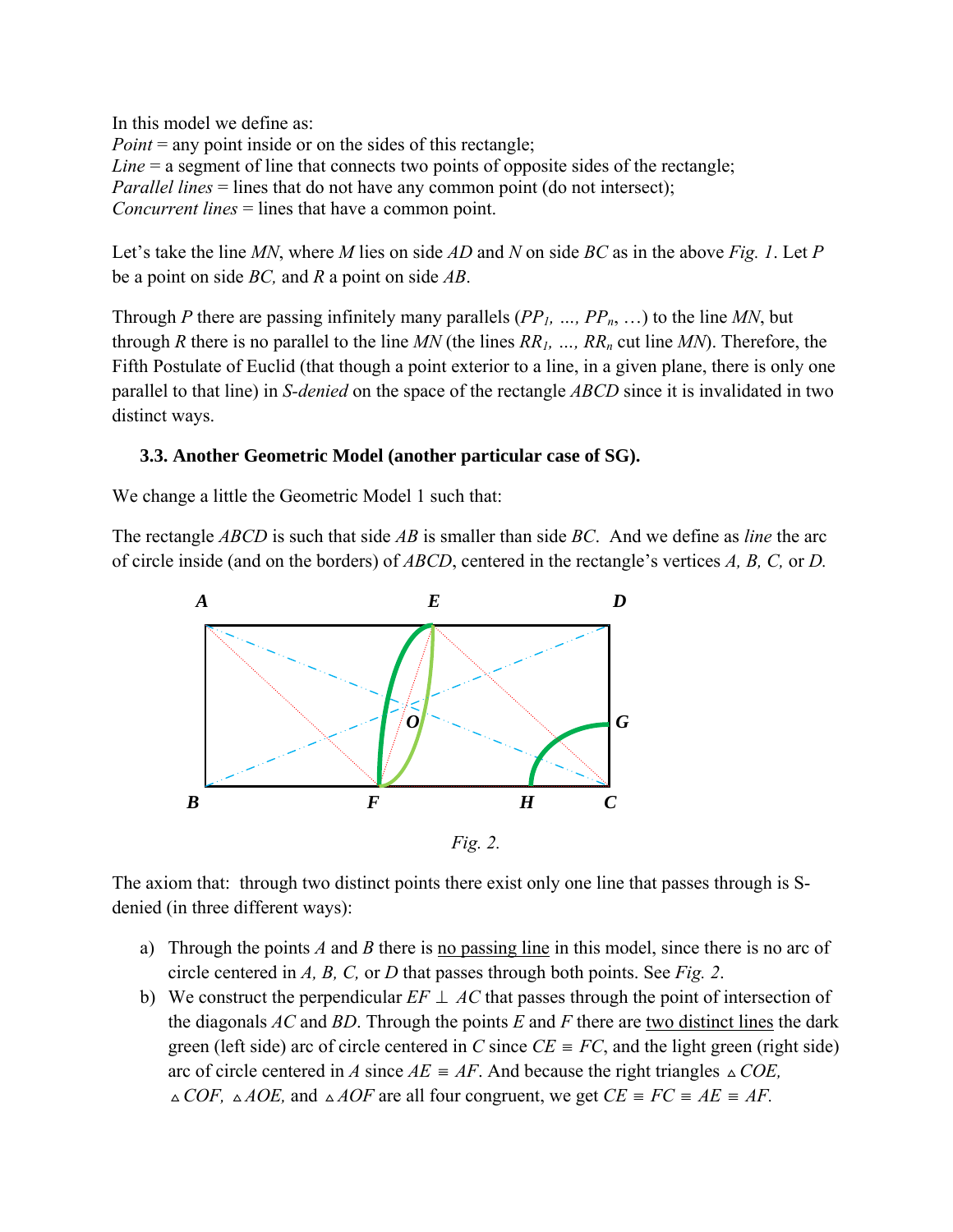c) Through the points *G* and *H* {such that  $CG \equiv CH$  (their lengths are equal)} there is only one passing line (the dark green arc of circle *GH*, centered in *C*) since  $AG \neq AH$  (their lengths are different), and similarly  $BG \neq BH$  and  $DG \neq DH$ .

# 3.4.**Example for the Axiom of Separation.**

The Axiom of Separation of Hausdorff is the following:

∀ *x, y* ∈*M,* ∃*N(x), N(y): N(x)*∩ *N(y) = Ø,* 

where  $N(x)$  is a neighborhood of *x*, and respectively  $N(y)$  is a neighborhood of *y*.

We can *S-deny* this axiom on a space *M* in the following way:

- a)  $\exists x_1, y_1 \in M$ :  $\exists N_1(x_1), N_1(y_1)$ :  $N_1(x_1) \cap N_1(y_1) = \emptyset$ , where  $N_1(x_1)$  is a neighborhood of  $x_1$ , and respectively  $N_1(y_1)$  is a neighborhood of  $y_1$ ; [validated].
- **b**)  $\exists x_2, y_2 \in M$  :  $\forall N_2(x_2), N_2(y_2)$  :  $N_2(x_2) \cap N_2(y_2) \neq \emptyset$ ; where  $N_2(x_2)$  is a neighborhood of  $x_2$ , and respectively  $N_2(y_2)$  is a neighborhood of  $y_2$ ; [invalidated].

Therefore we have two categories of points in *M*: some points that verify The Axiom of Separation of Hausdorff and other points that do not verify it. So M becomes a partially separable and partially inseparable space, or we can see that *M* has some degrees of separation.

## **3.5. Example for the Norm.**

If we remove one or more axioms (or properties) from the definition of a notion *<A>* we get a pseudo-notion <*pseudoA*>.

For example, if we remove the third axiom (inequality of the triangle) from the definition of the *<norm>* we get a *<pseudonorm>*.

The axioms of a **norm** on a real or complex vectorial space *V* over a field *F*,  $x \mapsto ||$ .  $||$ , are the following:

- a)  $||x|| = 0 \Leftrightarrow x = 0.$
- b)  $\forall x \in V, \forall \alpha \in F, ||\alpha x|| = |\alpha| \cdot ||x||.$
- c)  $\forall x, y \in V, ||x+y|| \leq ||x|| \cdot ||y||$  (inequality of the triangle).

For example, a **pseudo-norm** on a real or complex vectorial space *V* over a field *F*,  $x \mapsto p ||$ .  $||$ , may verify only the first two above axioms of the norm.

A pseudo-norm is a particular case of an *S-denied norm* since we may have vectorial spaces over some given scalar fields where there are some vectors and scalars that satisfy the third axiom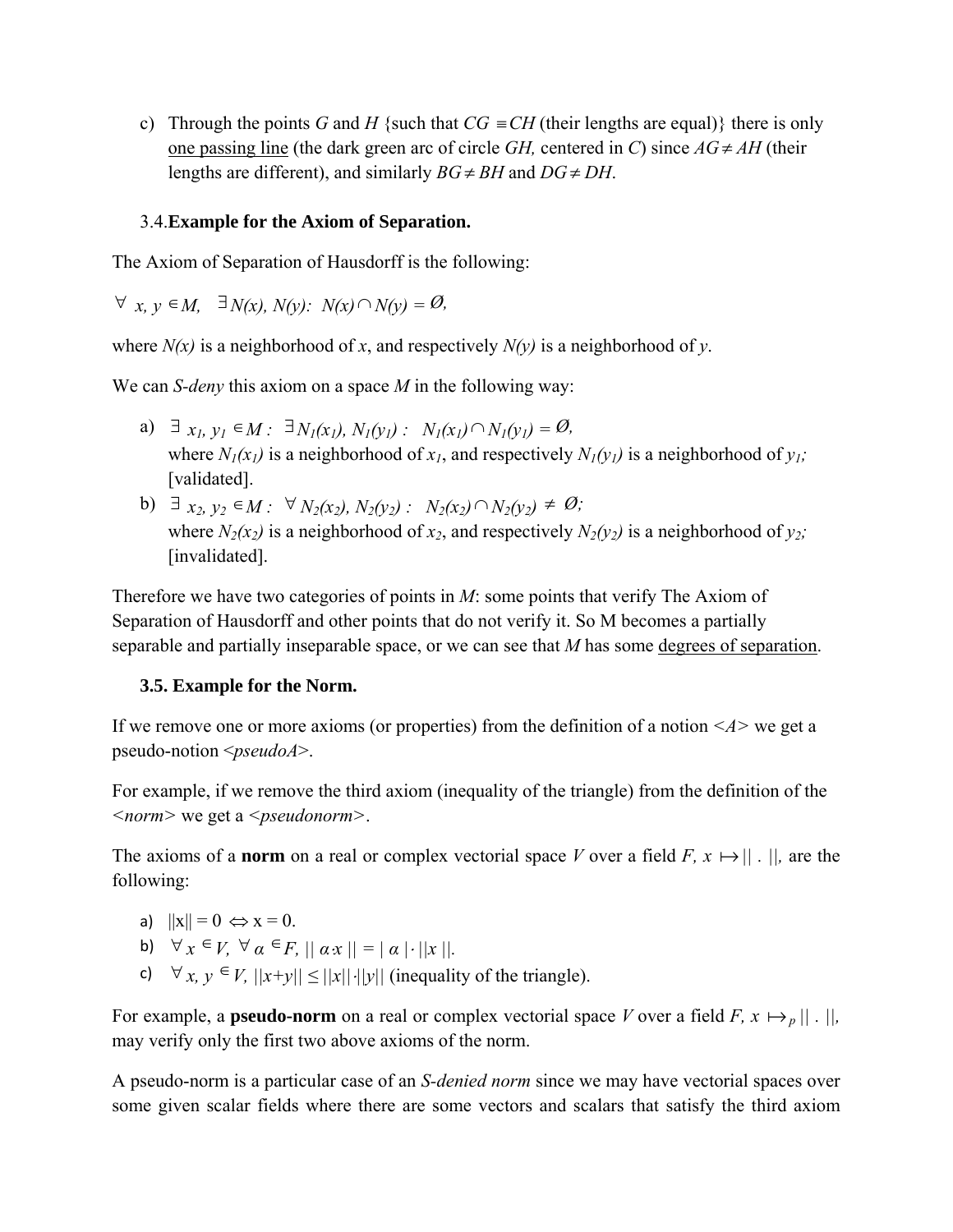[validation], but others that do not satisfy [invalidation]; or for all vectors and scalars we may have either  $||x+y|| = 5 \cdot ||x|| \cdot ||y||$  or  $||x+y|| = 6 \cdot ||x|| \cdot ||y||$ , so invalidation (since we get  $||x+y|| > 0$ *||x||*⋅*||y||*) in two different ways.

Let's consider the complex vectorial space  $\mathcal{C} = \{a+b \cdot i, \text{ where } a, b \in R, i = \sqrt{-1}\}\$  over the field of real numbers *R*.

If  $z = a+b \cdot i \in \mathcal{C}$  then its pseudo-norm is  $||z|| = \sqrt{a^2 + b^2}$ . This verifies the first two axioms of the norm, but do not satisfy the third axiom of the norm since:

For  $x = 0 + b \cdot i$  and  $y = a + 0 \cdot i$  we get:

$$
||x+y|| = ||a+b \, i|| = \sqrt{a^2 + b^2} \le ||x|| \, ||y|| = ||0+b \, i|| \, ||a+0 \, i|| = |a \cdot b|, \text{ or } a^2 + b^2 \le a^2b^2;
$$

But this is true for example when  $a = b \ge \sqrt{2}$  (validation), and false if one of *a* or *b* is zero and the other is strictly positive (invalidation).

Pseudo-norms are already in use in today's scientific research, because for some applications the norms are considered too restrictive.

Similarly one can define a pseudo-manifold (relaxing some properties of the manifold), etc.

#### 3.6. **Example in Topology**.

A topology  $\mathscr O$  on a given set E is the ensemble of all parts of E verifying the following properties:

- a) *E* and the empty set  $\emptyset$  belong to  $\emptyset$ .
- b) Intersection of any two elements of  $\mathcal O$  belongs to  $\mathcal O$  too.
- c) Union of any family of elements of  $\mathcal O$  belongs to  $\mathcal O$  too.

Let's go backwards. Suppose we have a topology  $\mathcal{O}_1$  on a given set  $\mathcal{E}_1$ , and the second or third (or both) previous axioms have been *S-denied*, resulting an *S-denied topology*  $S_{-}(\mathcal{O}_l)$  on the given set  $E_I$ .

In general, we can go back and "recover" (reconstruct) the original topology  $\mathcal{O}_1$  from  $\mathcal{S}$   $\cap$  ( $\mathcal{O}_1$ ) by recurrence: if two elements belong to  $S<sub>-\frac{1}{2}</sub>$  ( $\mathcal{O}<sub>1</sub>$ ) then we set these elements and their intersection to belong to  $\mathcal{O}_1$ , and if a family of elements belong to  $\mathcal{S}_{\neg}(\mathcal{O}_1)$  then we set these family elements